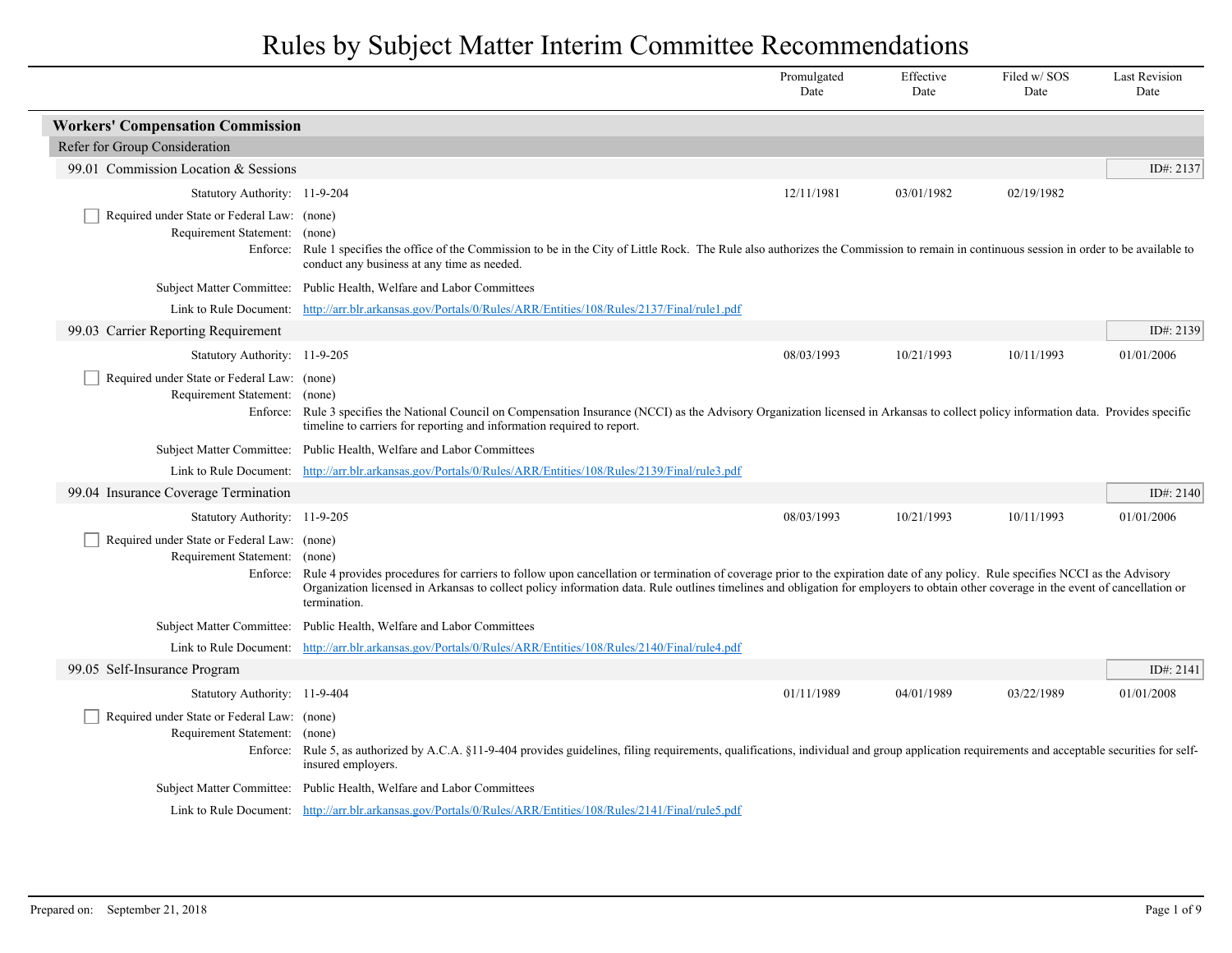|                                                                                   |                                                                                                                                                                                                                                                                                                                                                   | Promulgated<br>Date | Effective<br>Date | Filed w/SOS<br>Date | <b>Last Revision</b><br>Date |
|-----------------------------------------------------------------------------------|---------------------------------------------------------------------------------------------------------------------------------------------------------------------------------------------------------------------------------------------------------------------------------------------------------------------------------------------------|---------------------|-------------------|---------------------|------------------------------|
| 99.08 Reporting Injuries or Deaths                                                |                                                                                                                                                                                                                                                                                                                                                   |                     |                   |                     | ID#: 2144                    |
| Statutory Authority: 11-9-529                                                     |                                                                                                                                                                                                                                                                                                                                                   | 12/11/1981          | 03/01/1982        | 02/19/1982          |                              |
| Required under State or Federal Law: (none)<br>Requirement Statement:<br>Enforce: | (none)<br>Rule 8 provides clarification to A.C.A. §11-9-529 by specifying lost time (seven days) injuries and permanent disability to the "injuries and death" language.                                                                                                                                                                          |                     |                   |                     |                              |
| Subject Matter Committee:                                                         | Public Health, Welfare and Labor Committees                                                                                                                                                                                                                                                                                                       |                     |                   |                     |                              |
| Link to Rule Document:                                                            | http://arr.blr.arkansas.gov/Portals/0/Rules/ARR/Entities/108/Rules/2144/Final/rule8.pdf                                                                                                                                                                                                                                                           |                     |                   |                     |                              |
| 99.09 Weekly Benefit Waiting Period                                               |                                                                                                                                                                                                                                                                                                                                                   |                     |                   |                     | ID#: 2145                    |
| Statutory Authority: 11-9-205                                                     |                                                                                                                                                                                                                                                                                                                                                   | 12/11/1981          | 03/01/1982        | 02/19/1982          |                              |
| Required under State or Federal Law: (none)<br>Requirement Statement:             | (none)<br>Enforce: Rule 9 seeks to alleviate confusion within A.C.A. §11-9-501 and specifies "seven (7) calendar days" instead of "seven (7) days" as stated in the statute.                                                                                                                                                                      |                     |                   |                     |                              |
|                                                                                   | Subject Matter Committee: Public Health, Welfare and Labor Committees                                                                                                                                                                                                                                                                             |                     |                   |                     |                              |
|                                                                                   | Link to Rule Document: http://arr.blr.arkansas.gov/Portals/0/Rules/ARR/Entities/108/Rules/2145/Final/rule9.pdf                                                                                                                                                                                                                                    |                     |                   |                     |                              |
| 99.10 Separate Check Payment, Attorneys Fees                                      |                                                                                                                                                                                                                                                                                                                                                   |                     |                   |                     | ID#: $2146$                  |
| Statutory Authority: 11-9-207                                                     |                                                                                                                                                                                                                                                                                                                                                   | 12/11/1981          | 03/01/1982        | 02/19/1982          |                              |
| Required under State or Federal Law: (none)<br>Requirement Statement: (none)      | Enforce: Rule 10 allows attorneys to be compensated by separate check when attorney's fees are approved by the Commission to ensure the claimant's attorney receives the awarded fee.                                                                                                                                                             |                     |                   |                     |                              |
|                                                                                   | Subject Matter Committee: Public Health, Welfare and Labor Committees                                                                                                                                                                                                                                                                             |                     |                   |                     |                              |
|                                                                                   | Link to Rule Document: http://arr.blr.arkansas.gov/Portals/0/Rules/ARR/Entities/108/Rules/2146/Final/rule10.pdf                                                                                                                                                                                                                                   |                     |                   |                     |                              |
| 99.11 Remands & Mandates from Courts of Superior Jurisdiction                     |                                                                                                                                                                                                                                                                                                                                                   |                     |                   |                     | ID#: 2147                    |
| Statutory Authority: 11-9-205                                                     |                                                                                                                                                                                                                                                                                                                                                   | 12/11/1981          | 03/01/1982        | 02/19/1982          |                              |
| Required under State or Federal Law: (none)<br>Requirement Statement:             | (none)<br>Enforce: Rule 11 requires notice to the Commission of an order, opinion, or remand from a separate Court affecting a case over which the Commission has jurisdiction. Specifies the time<br>period to file a copy of the opinion with the Commission. Ensures the Commission has adequate notice of any such order, opinion, or remand. |                     |                   |                     |                              |
|                                                                                   | Subject Matter Committee: Public Health, Welfare and Labor Committees                                                                                                                                                                                                                                                                             |                     |                   |                     |                              |
| Link to Rule Document:                                                            | http://arr.blr.arkansas.gov/Portals/0/Rules/ARR/Entities/108/Rules/2147/Final/rule11.pdf                                                                                                                                                                                                                                                          |                     |                   |                     |                              |
| 99.12 Compensation for Amputation of Fingers                                      |                                                                                                                                                                                                                                                                                                                                                   |                     |                   |                     | ID#: 2148                    |
| Statutory Authority: 11-9-205                                                     |                                                                                                                                                                                                                                                                                                                                                   | 12/11/1981          | 03/01/1982        | 02/19/1982          |                              |
| Required under State or Federal Law: (none)<br>Requirement Statement:             | (none)<br>Enforce: Rule 12 provides greater detail and specificity for permanent injury compensation listed in A.C.A. §11-9-521. It expands the standards to be utilized in computing compensation<br>for finger injuries and how permanent anatomical impairment should be determined in such cases.                                             |                     |                   |                     |                              |
|                                                                                   | Subject Matter Committee: Public Health, Welfare and Labor Committees                                                                                                                                                                                                                                                                             |                     |                   |                     |                              |
|                                                                                   | Link to Rule Document: http://arr.blr.arkansas.gov/Portals/0/Rules/ARR/Entities/108/Rules/2148/Final/rule12.pdf                                                                                                                                                                                                                                   |                     |                   |                     |                              |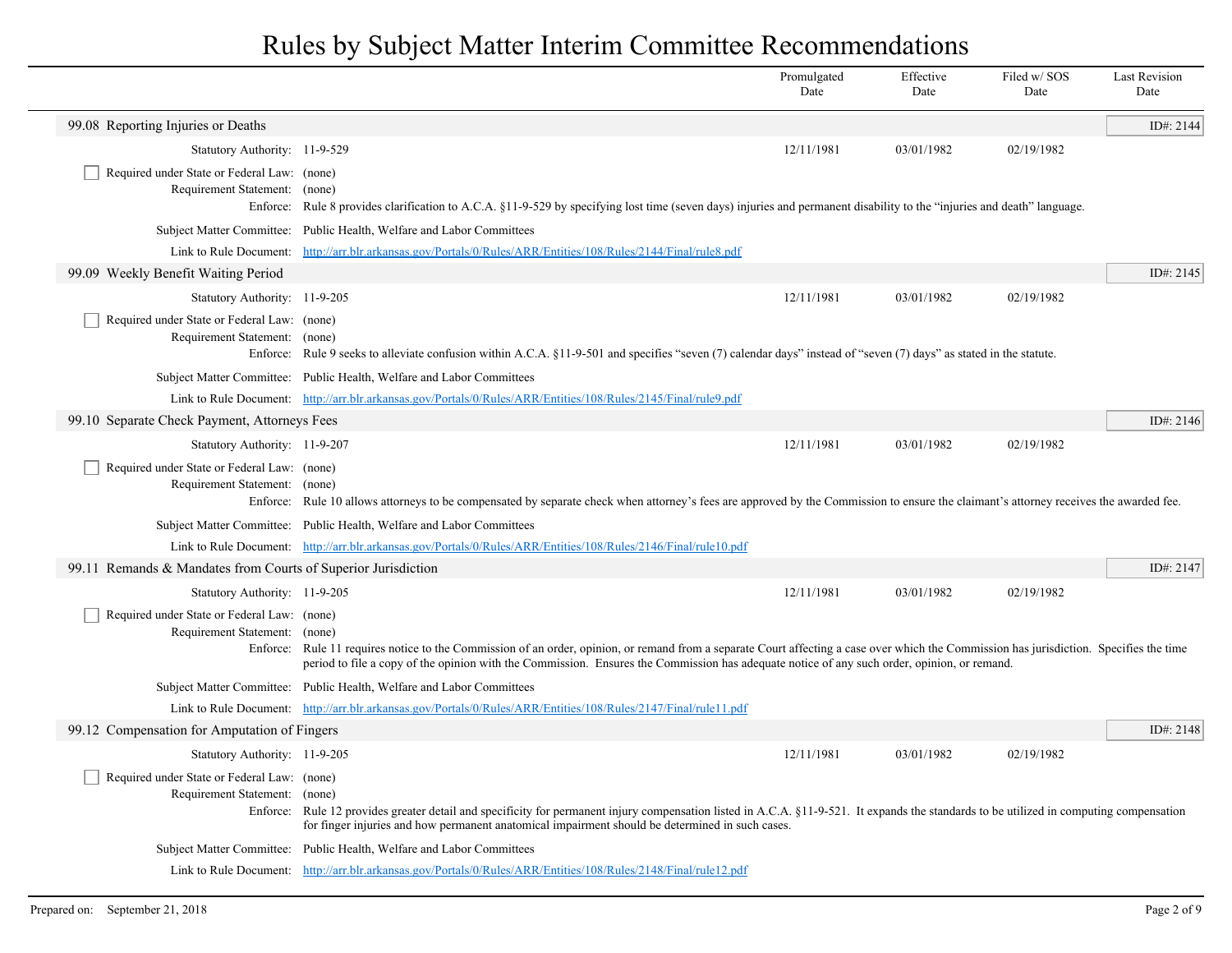|                                                                                   |                                                                                                                                                                                                                                                                                           | Promulgated<br>Date | Effective<br>Date | Filed w/SOS<br>Date | <b>Last Revision</b><br>Date |
|-----------------------------------------------------------------------------------|-------------------------------------------------------------------------------------------------------------------------------------------------------------------------------------------------------------------------------------------------------------------------------------------|---------------------|-------------------|---------------------|------------------------------|
| 99.13 Hearings Before Commission & Administrative Law Judges                      |                                                                                                                                                                                                                                                                                           |                     |                   |                     | ID#: 2149                    |
| Statutory Authority: 11-9-207                                                     |                                                                                                                                                                                                                                                                                           | 12/11/1981          | 03/01/1982        | 02/19/1982          |                              |
| Required under State or Federal Law: (none)                                       |                                                                                                                                                                                                                                                                                           |                     |                   |                     |                              |
| Requirement Statement:<br>Enforce:                                                | (none)<br>Rule 13 establishes administrative procedures for hearings before the Commission and the Administrative Law Judges. Specific procedures needed to conduct hearings are not<br>provided within statute.                                                                          |                     |                   |                     |                              |
|                                                                                   | Subject Matter Committee: Public Health, Welfare and Labor Committees                                                                                                                                                                                                                     |                     |                   |                     |                              |
|                                                                                   | Link to Rule Document: http://arr.blr.arkansas.gov/Portals/0/Rules/ARR/Entities/108/Rules/2149/Final/rule13.pdf                                                                                                                                                                           |                     |                   |                     |                              |
| 99.15 Pretrial Conferences                                                        |                                                                                                                                                                                                                                                                                           |                     |                   |                     | ID#: 2151                    |
| Statutory Authority: 11-9-207                                                     |                                                                                                                                                                                                                                                                                           | 12/11/1981          | 03/01/1982        | 02/19/1982          |                              |
| Required under State or Federal Law: (none)<br>Requirement Statement: (none)      | Enforce: Rule 15 allows Commission or Administrative Law Judges (ALJ) to direct parties to appear for pretrial conference. Pretrial conferences with Commission or ALJ expedites<br>disposition of the case, improves the quality of the trial, and facilitates a settlement of the case. |                     |                   |                     |                              |
|                                                                                   | Subject Matter Committee: Public Health, Welfare and Labor Committees                                                                                                                                                                                                                     |                     |                   |                     |                              |
|                                                                                   | Link to Rule Document: http://arr.blr.arkansas.gov/Portals/0/Rules/ARR/Entities/108/Rules/2151/Final/rule15.pdf                                                                                                                                                                           |                     |                   |                     |                              |
| 99.16 Depositions                                                                 |                                                                                                                                                                                                                                                                                           |                     |                   |                     | ID#: 2152                    |
| Statutory Authority: 11-9-708                                                     |                                                                                                                                                                                                                                                                                           | 12/11/1981          | 03/01/1982        | 02/19/1982          |                              |
| Required under State or Federal Law: (none)<br>Requirement Statement:<br>Enforce: | (none)<br>Rule 16 provides clarification to authority given by A.C.A. §11-9-207(10) to take testimony by deposition and A.C.A. §11-9-708 to "cause depositions of witnesses to be taken in<br>such manner as it may direct".                                                              |                     |                   |                     |                              |
|                                                                                   | Subject Matter Committee: Public Health, Welfare and Labor Committees                                                                                                                                                                                                                     |                     |                   |                     |                              |
|                                                                                   | Link to Rule Document: http://arr.blr.arkansas.gov/Portals/0/Rules/ARR/Entities/108/Rules/2152/Final/rule16.pdf                                                                                                                                                                           |                     |                   |                     |                              |
| 99.17 Oral Arguments                                                              |                                                                                                                                                                                                                                                                                           |                     |                   |                     | ID#: 2153                    |
| Statutory Authority: 11-9-207                                                     |                                                                                                                                                                                                                                                                                           | 12/11/1981          | 03/01/1982        | 02/19/1982          |                              |
| Required under State or Federal Law: (none)<br>Requirement Statement:             | (none)<br>Enforce: Rule 17 specifies and allows oral arguments to the Commission "if necessary or advisable" by authority given by A.C.A. §11-9-705 to "conduct a hearing, in a manner as will best<br>ascertain the rights of the parties."                                              |                     |                   |                     |                              |
|                                                                                   | Subject Matter Committee: Public Health, Welfare and Labor Committees                                                                                                                                                                                                                     |                     |                   |                     |                              |
|                                                                                   | Link to Rule Document: http://arr.blr.arkansas.gov/Portals/0/Rules/ARR/Entities/108/Rules/2153/Final/rule17.pdf                                                                                                                                                                           |                     |                   |                     |                              |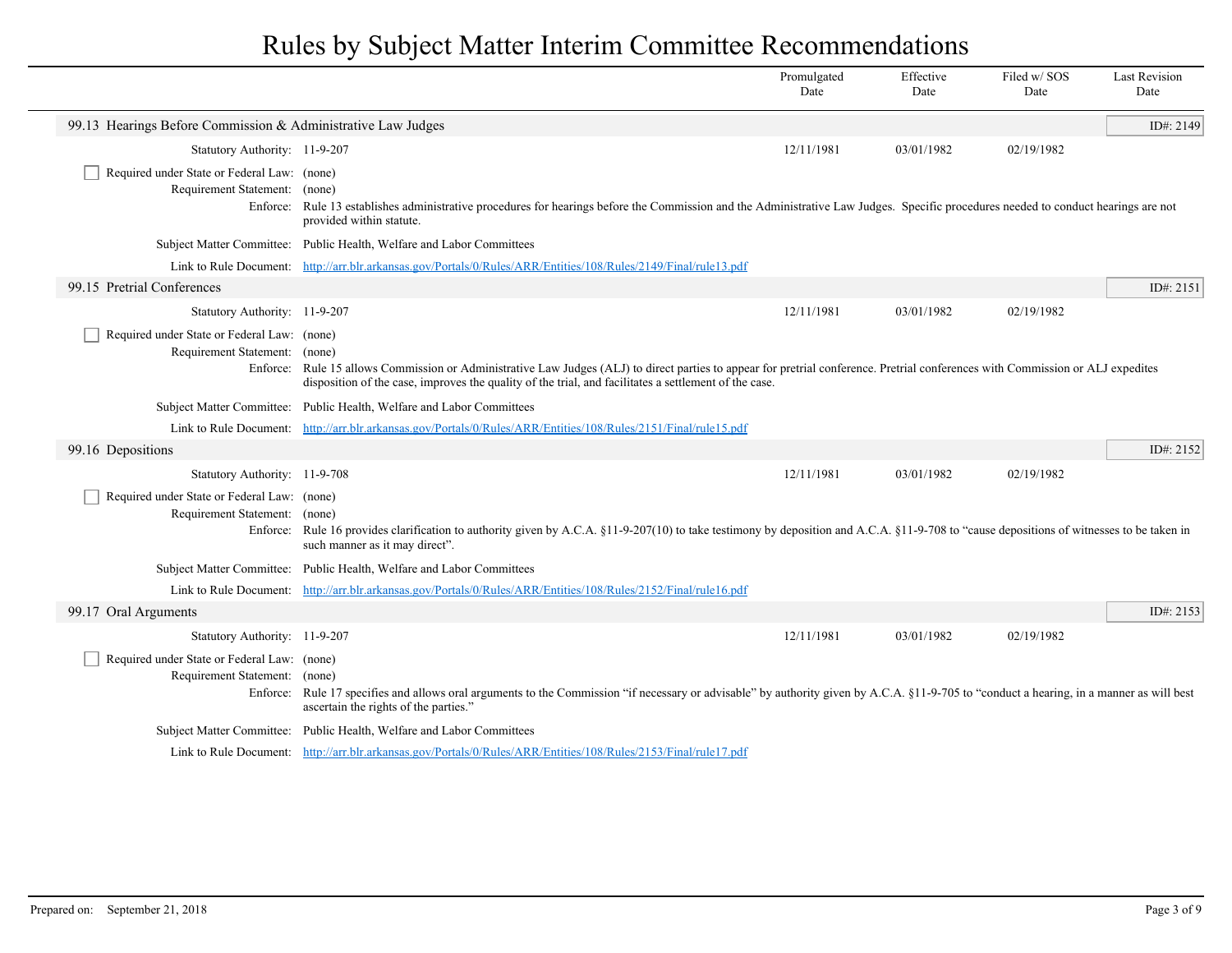|                                                                              |                                                                                                                                                                                                                                                      | Promulgated<br>Date | Effective<br>Date | Filed w/SOS<br>Date | <b>Last Revision</b><br>Date |
|------------------------------------------------------------------------------|------------------------------------------------------------------------------------------------------------------------------------------------------------------------------------------------------------------------------------------------------|---------------------|-------------------|---------------------|------------------------------|
| 99.18 Filings with the Commission or Appellate Courts                        |                                                                                                                                                                                                                                                      |                     |                   |                     | ID#: 2154                    |
| Statutory Authority: 11-9-207                                                |                                                                                                                                                                                                                                                      | 12/11/1990          | 03/01/1991        | 02/19/1991          | 09/20/2001                   |
| Required under State or Federal Law: (none)<br>Requirement Statement: (none) | Enforce: Rule 18 provides administrative procedures for filing documents and briefs with the Commission. The Rule adds additional instructions for the filing of briefs, the contents of the<br>briefs, and allows for a fee for processing appeals. |                     |                   |                     |                              |
|                                                                              | Subject Matter Committee: Public Health, Welfare and Labor Committees                                                                                                                                                                                |                     |                   |                     |                              |
|                                                                              | Link to Rule Document: http://arr.blr.arkansas.gov/Portals/0/Rules/ARR/Entities/108/Rules/2154/Final/rule18.pdf                                                                                                                                      |                     |                   |                     |                              |
| 99.19 Joint Petition Settlements                                             |                                                                                                                                                                                                                                                      |                     |                   |                     | ID#: 2155                    |
| Statutory Authority: 11-9-207                                                |                                                                                                                                                                                                                                                      | 01/11/1989          | 04/01/1989        | 03/22/1989          |                              |
| Required under State or Federal Law: (none)<br>Requirement Statement: (none) | Enforce: Rule 19 clarifies authority given by A.C.A. §11-9-805 to "take testimony and make investigation as may be necessary to determine whether a final settlement should be had."                                                                 |                     |                   |                     |                              |
|                                                                              | Subject Matter Committee: Public Health, Welfare and Labor Committees                                                                                                                                                                                |                     |                   |                     |                              |
|                                                                              | Link to Rule Document: http://arr.blr.arkansas.gov/Portals/0/Rules/ARR/Entities/108/Rules/2155/Final/rule19.pdf                                                                                                                                      |                     |                   |                     |                              |
| 99.20 Reporting Costs, Transcription Costs, Witness Fees                     |                                                                                                                                                                                                                                                      |                     |                   |                     | ID#: 2156                    |
| Statutory Authority: 11-9-207                                                |                                                                                                                                                                                                                                                      | 12/11/1981          | 03/01/1982        | 02/19/1982          | 09/20/2001                   |
| Required under State or Federal Law: (none)<br>Requirement Statement: (none) | Enforce: Rule 20 provides administrative procedures for costs incurred for reports, transcripts, and witnesses under authority given by A.C.A. §11-9-207(b)(1).                                                                                      |                     |                   |                     |                              |
|                                                                              | Subject Matter Committee: Public Health, Welfare and Labor Committees                                                                                                                                                                                |                     |                   |                     |                              |
|                                                                              | Link to Rule Document: http://arr.blr.arkansas.gov/Portals/0/Rules/ARR/Entities/108/Rules/2156/Final/rule20.pdf                                                                                                                                      |                     |                   |                     |                              |
| 99.21 Treatment at Veterans Administration Hospital                          |                                                                                                                                                                                                                                                      |                     |                   |                     | ID#: 2157                    |
| Statutory Authority: 11-9-205                                                |                                                                                                                                                                                                                                                      | 12/11/1981          | 03/01/1982        | 02/19/1982          |                              |
| Required under State or Federal Law: (none)<br>Requirement Statement: (none) | Enforce: Rule 21 outlines procedures when an injured workman seeks treatment from a VA Hospital. Ensures right of employee to change physicians and limits liability for payment of<br>treatment expenses to VA Hospital                             |                     |                   |                     |                              |
|                                                                              | Subject Matter Committee: Public Health, Welfare and Labor Committees                                                                                                                                                                                |                     |                   |                     |                              |
|                                                                              | Link to Rule Document: http://arr.blr.arkansas.gov/Portals/0/Rules/ARR/Entities/108/Rules/2157/Final/rule21.pdf                                                                                                                                      |                     |                   |                     |                              |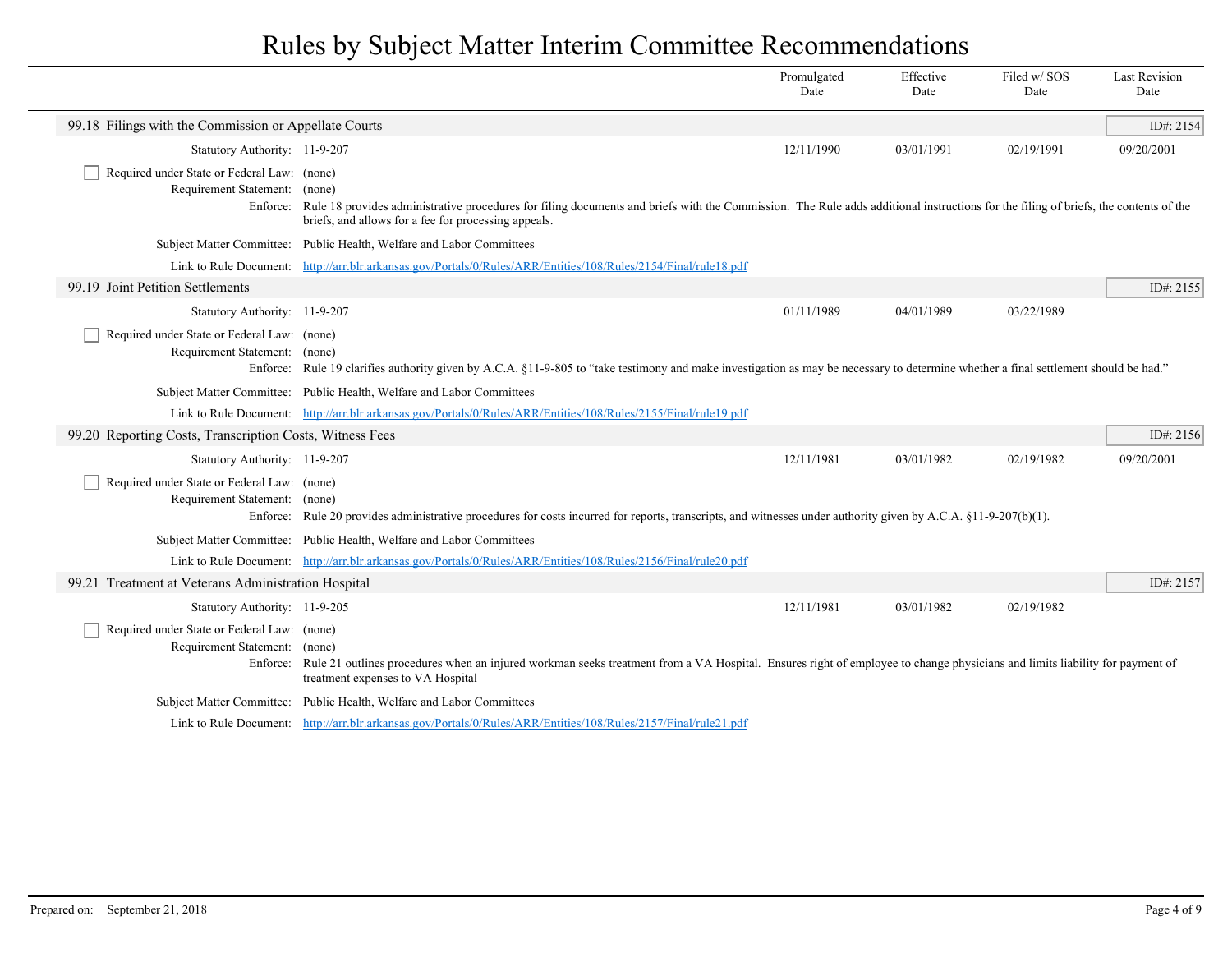|                                                                                |                                                                                                                                                                                                                                                                                                                                      | Promulgated<br>Date | Effective<br>Date | Filed w/ SOS<br>Date | <b>Last Revision</b><br>Date |
|--------------------------------------------------------------------------------|--------------------------------------------------------------------------------------------------------------------------------------------------------------------------------------------------------------------------------------------------------------------------------------------------------------------------------------|---------------------|-------------------|----------------------|------------------------------|
| 99.22 Replacement of Prosthesis                                                |                                                                                                                                                                                                                                                                                                                                      |                     |                   |                      | ID#: 2158                    |
| Statutory Authority: 11-9-205                                                  |                                                                                                                                                                                                                                                                                                                                      | 12/11/1981          | 03/01/1982        | 02/19/1982           |                              |
| Required under State or Federal Law: (none)<br>Requirement Statement:          | (none)                                                                                                                                                                                                                                                                                                                               |                     |                   |                      |                              |
|                                                                                | Enforce: Rule 22 allows replacement of prosthetics damaged as a result of an on-the-job accident. Replacement of the prosthetic device restores the employee as far as practicable to his<br>physical condition before his work-related injury.                                                                                      |                     |                   |                      |                              |
|                                                                                | Subject Matter Committee: Public Health, Welfare and Labor Committees                                                                                                                                                                                                                                                                |                     |                   |                      |                              |
|                                                                                | Link to Rule Document: http://arr.blr.arkansas.gov/Portals/0/Rules/ARR/Entities/108/Rules/2158/Final/rule22.pdf                                                                                                                                                                                                                      |                     |                   |                      |                              |
| 99.23 Deviation from Rules                                                     |                                                                                                                                                                                                                                                                                                                                      |                     |                   |                      | ID#: 2159                    |
| Statutory Authority: 11-9-207                                                  |                                                                                                                                                                                                                                                                                                                                      | 12/11/1981          | 03/01/1982        | 02/19/1982           |                              |
| Required under State or Federal Law: (none)                                    |                                                                                                                                                                                                                                                                                                                                      |                     |                   |                      |                              |
| Requirement Statement: (none)                                                  | Enforce: Rule 23 allows deviation from the Rules if compliance with a Rule is impossible or impracticable. This Rule allows the Commission or ALJ to relax or deviate from the Rules<br>when warranted by the circumstances.                                                                                                         |                     |                   |                      |                              |
|                                                                                | Subject Matter Committee: Public Health, Welfare and Labor Committees                                                                                                                                                                                                                                                                |                     |                   |                      |                              |
|                                                                                | Link to Rule Document: http://arr.blr.arkansas.gov/Portals/0/Rules/ARR/Entities/108/Rules/2159/Final/rule23.pdf                                                                                                                                                                                                                      |                     |                   |                      |                              |
| 99.25 Scope of Review on Appeal                                                |                                                                                                                                                                                                                                                                                                                                      |                     |                   |                      | ID#: 2161                    |
| Statutory Authority: 11-9-207                                                  |                                                                                                                                                                                                                                                                                                                                      | 12/11/1981          | 03/01/1982        | 02/19/1982           |                              |
| Required under State or Federal Law: (none)                                    |                                                                                                                                                                                                                                                                                                                                      |                     |                   |                      |                              |
| Requirement Statement:                                                         | (none)                                                                                                                                                                                                                                                                                                                               |                     |                   |                      |                              |
|                                                                                | Enforce: Rule 25 identifies scope of issues to be presented on appeal. Under A.C.A. §11-9-207(6) the Commission is given authority to enter orders in appealed cases. Rule 25 specifies<br>requirements in the notice of appeal/cross-appeal and requirements that must be met in the hearing before the ALJ or single Commissioner. |                     |                   |                      |                              |
|                                                                                | Subject Matter Committee: Public Health, Welfare and Labor Committees                                                                                                                                                                                                                                                                |                     |                   |                      |                              |
|                                                                                | Link to Rule Document: http://arr.blr.arkansas.gov/Portals/0/Rules/ARR/Entities/108/Rules/2161/Final/rule25.pdf                                                                                                                                                                                                                      |                     |                   |                      |                              |
| 99.26 Conferences with Legal Advisor                                           |                                                                                                                                                                                                                                                                                                                                      |                     |                   |                      | ID#: 2162                    |
| Statutory Authority: 11-9-703                                                  |                                                                                                                                                                                                                                                                                                                                      | 10/13/1997          | 01/01/1998        | 12/22/1997           | 09/20/2001                   |
| $\vert \bm{\mathsf{v}} \vert$<br>Required under State or Federal Law: 11-9-703 |                                                                                                                                                                                                                                                                                                                                      |                     |                   |                      |                              |
|                                                                                | Requirement Statement: 11-9-703 states "The Workers' Compensation Commission is authorized and directed to promulgate appropriate rules and regulations to establish and implementa preliminary<br>conference procedure".                                                                                                            |                     |                   |                      |                              |
|                                                                                | Enforce: Rule 26 outlines procedures for mediation conferences with the goal of mediating disputed issues between claimants and respondents under the authority given by A.C.A. §11-9-<br>703 to "establish and implementa preliminary conference procedure".                                                                        |                     |                   |                      |                              |
|                                                                                | Subject Matter Committee: Public Health, Welfare and Labor Committees                                                                                                                                                                                                                                                                |                     |                   |                      |                              |
|                                                                                | Link to Rule Document: http://arr.blr.arkansas.gov/Portals/0/Rules/ARR/Entities/108/Rules/2162/Final/rule26.pdf                                                                                                                                                                                                                      |                     |                   |                      |                              |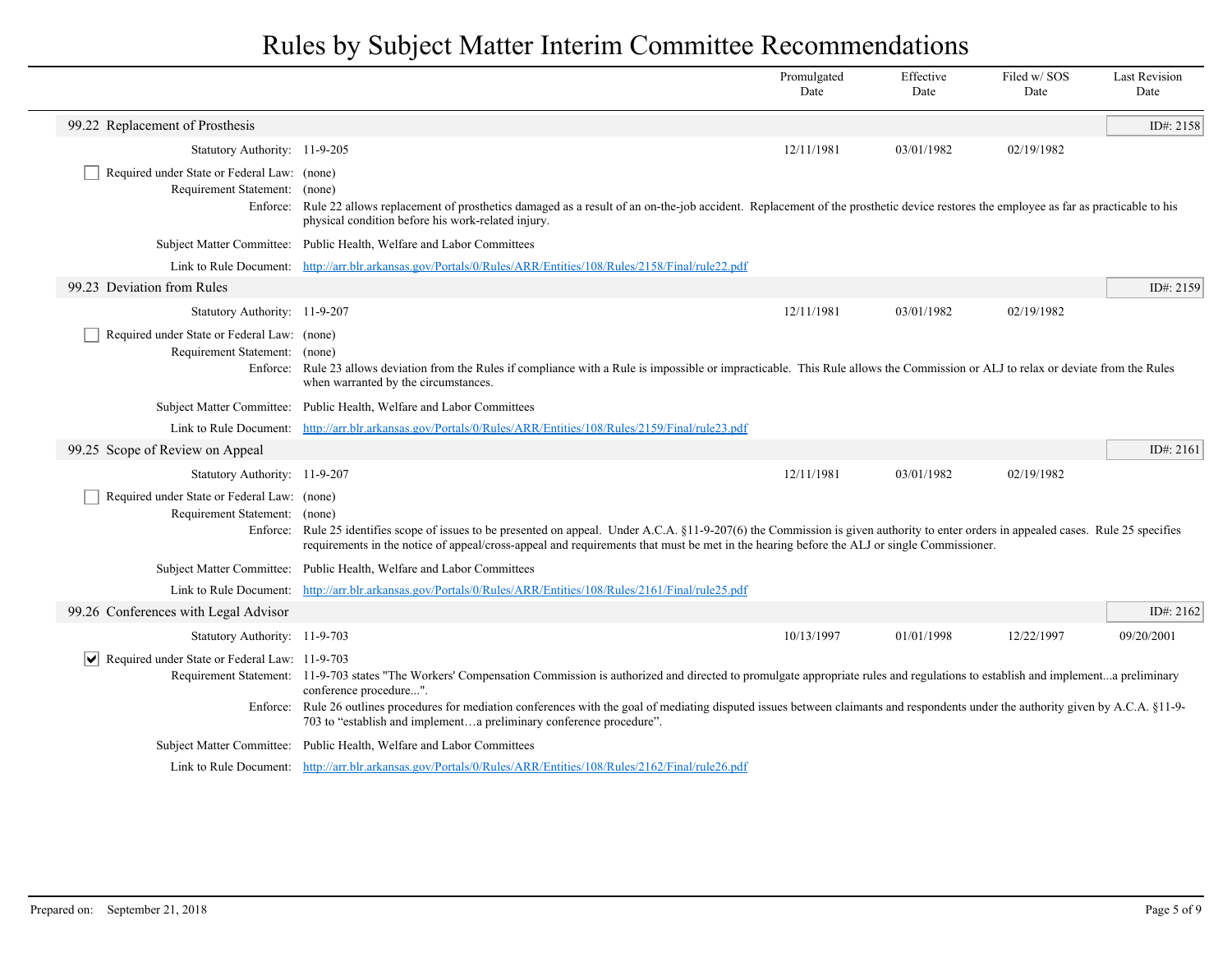|                                                                              |                                                                                                                                                                                                                                                                                                                                                                                                                                                                                                                                               | Promulgated<br>Date | Effective<br>Date | Filed w/SOS<br>Date | <b>Last Revision</b><br>Date |
|------------------------------------------------------------------------------|-----------------------------------------------------------------------------------------------------------------------------------------------------------------------------------------------------------------------------------------------------------------------------------------------------------------------------------------------------------------------------------------------------------------------------------------------------------------------------------------------------------------------------------------------|---------------------|-------------------|---------------------|------------------------------|
| 99.27 Medical Reports                                                        |                                                                                                                                                                                                                                                                                                                                                                                                                                                                                                                                               |                     |                   |                     | ID#: $2163$                  |
| Statutory Authority: 11-9-516                                                |                                                                                                                                                                                                                                                                                                                                                                                                                                                                                                                                               | 01/11/1989          | 04/01/1989        | 03/22/1989          | 01/01/2008                   |
| Required under State or Federal Law: (none)<br>Requirement Statement: (none) | Enforce: A.C.A. §11-9-516 requires the medical provider to provide records/reports. Rule 27 provides filing requirements for medical reports and allows delay in payment responsibility<br>until medical report is obtained. Ensures carrier/self-insured can obtain medical report from the medical provider.                                                                                                                                                                                                                                |                     |                   |                     |                              |
|                                                                              | Subject Matter Committee: Public Health, Welfare and Labor Committees                                                                                                                                                                                                                                                                                                                                                                                                                                                                         |                     |                   |                     |                              |
|                                                                              | Link to Rule Document: http://arr.blr.arkansas.gov/Portals/0/Rules/ARR/Entities/108/Rules/2163/Final/rule27.pdf                                                                                                                                                                                                                                                                                                                                                                                                                               |                     |                   |                     |                              |
| 99.28 Death & Permanent Total Disability Trust Fund Claims                   |                                                                                                                                                                                                                                                                                                                                                                                                                                                                                                                                               |                     |                   |                     | ID#: 2164                    |
| Statutory Authority: 11-9-205                                                |                                                                                                                                                                                                                                                                                                                                                                                                                                                                                                                                               | 01/11/1989          | 04/01/1989        | 03/22/1989          | 01/01/2004                   |
| Required under State or Federal Law: (none)<br>Requirement Statement: (none) | Enforce: A.C.A. §11-9-502(c)(1) established a deadline of June 30, 2019 by which a claim against the Death & Permanent Total Disability Trust Fund must be filed. After that date all<br>claims will be barred. Rule 28 should remain in place to address Death & Permanent Total Disability Trust Fund claims until July 1, 2019, then possible repeal of the Rule should<br>be considered.                                                                                                                                                  |                     |                   |                     |                              |
|                                                                              | Subject Matter Committee: Public Health, Welfare and Labor Committees                                                                                                                                                                                                                                                                                                                                                                                                                                                                         |                     |                   |                     |                              |
|                                                                              | Link to Rule Document: http://arr.blr.arkansas.gov/Portals/0/Rules/ARR/Entities/108/Rules/2164/Final/rule28.pdf                                                                                                                                                                                                                                                                                                                                                                                                                               |                     |                   |                     |                              |
| 99.29 Designated Claim Office / Administrator / Underwriter                  |                                                                                                                                                                                                                                                                                                                                                                                                                                                                                                                                               |                     |                   |                     | ID#: 2165                    |
| Statutory Authority: 11-9-205                                                |                                                                                                                                                                                                                                                                                                                                                                                                                                                                                                                                               | 01/11/1989          | 04/01/1989        | 03/22/1989          | 01/01/2008                   |
| Required under State or Federal Law: (none)<br>Requirement Statement: (none) | Enforce: Rule 29 outlines responsibilities for carriers / self-insurers regarding claim offices and outlines responsibility of a designated Administrator.                                                                                                                                                                                                                                                                                                                                                                                    |                     |                   |                     |                              |
|                                                                              | Subject Matter Committee: Public Health, Welfare and Labor Committees                                                                                                                                                                                                                                                                                                                                                                                                                                                                         |                     |                   |                     |                              |
|                                                                              | Link to Rule Document: http://arr.blr.arkansas.gov/Portals/0/Rules/ARR/Entities/108/Rules/2165/Final/rule29.pdf                                                                                                                                                                                                                                                                                                                                                                                                                               |                     |                   |                     |                              |
| 99.30 Medical Cost Containment Program (Fee Schedule)                        |                                                                                                                                                                                                                                                                                                                                                                                                                                                                                                                                               |                     |                   |                     | ID#: $2166$                  |
| Statutory Authority: 11-9-517                                                |                                                                                                                                                                                                                                                                                                                                                                                                                                                                                                                                               | 06/13/1994          | 09/01/1994        | 08/22/1994          | 05/15/2000                   |
| $ \mathbf{v} $ Required under State or Federal Law: 11-9-517                 | Requirement Statement: 11-9-517 states "The Workers' Compensation Commission is authorized to establish rules and regulations, including schedules maximum allowable fees for specified medical<br>services rendered with respect to compensable injuries, for the purpose of controlling the cost of medical and hospital services and supplies"<br>Enforce: Rule 30 provides procedures to help control costs of medical benefits and implement a system of managed health care as authorized by A.C.A. §11-9-508(c),(d),(f) and §11-9-517. |                     |                   |                     |                              |
|                                                                              | Subject Matter Committee: Public Health, Welfare and Labor Committees                                                                                                                                                                                                                                                                                                                                                                                                                                                                         |                     |                   |                     |                              |
|                                                                              | Link to Rule Document: http://arr.blr.arkansas.gov/Portals/0/Rules/ARR/Entities/108/Rules/2166/Final/rule30.pdf                                                                                                                                                                                                                                                                                                                                                                                                                               |                     |                   |                     |                              |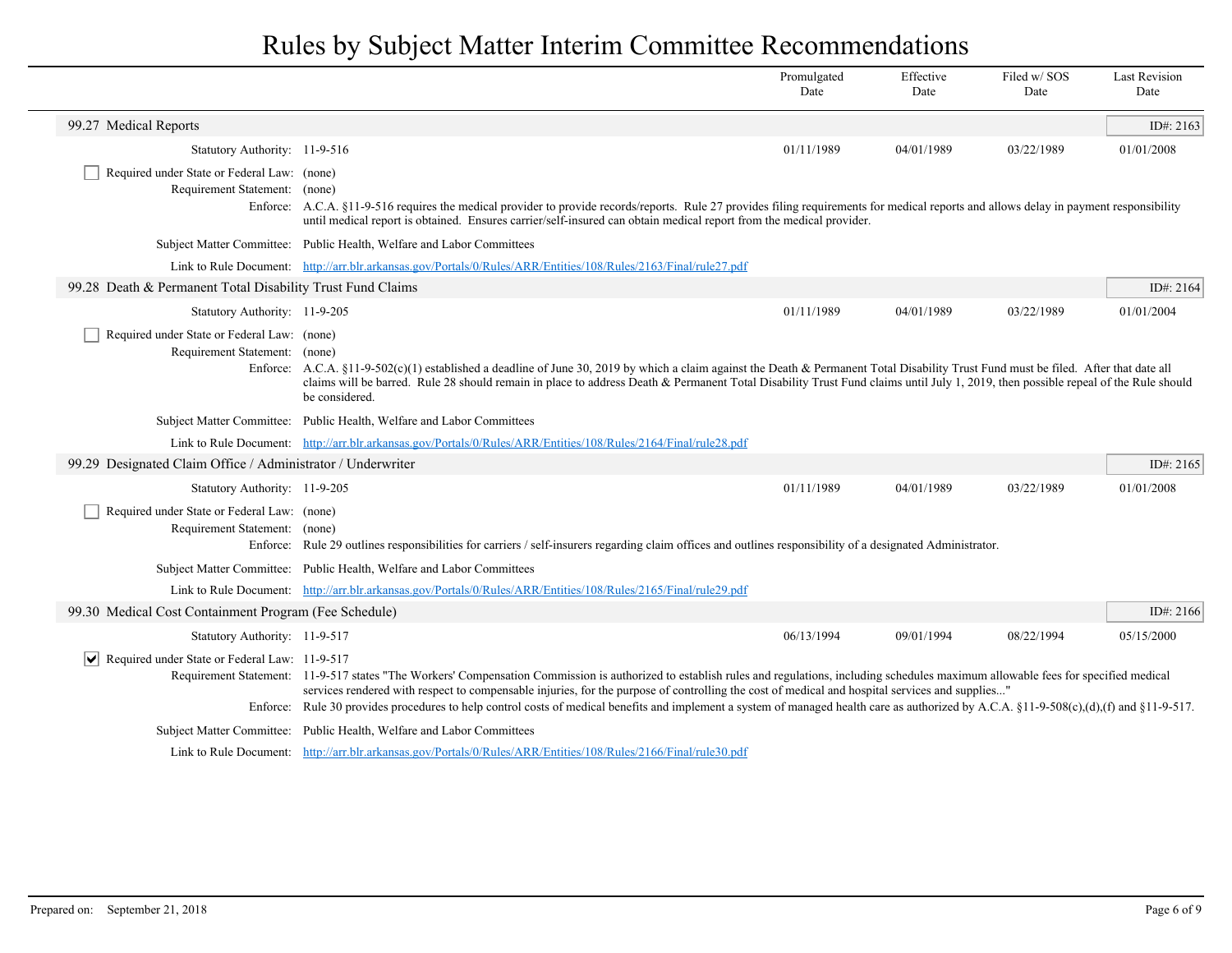|                                                                       |                                                                                                                                                                                                                                                                                                                                                                                                                                                                                      | Promulgated<br>Date | Effective<br>Date | Filed w/ SOS<br>Date | <b>Last Revision</b><br>Date |
|-----------------------------------------------------------------------|--------------------------------------------------------------------------------------------------------------------------------------------------------------------------------------------------------------------------------------------------------------------------------------------------------------------------------------------------------------------------------------------------------------------------------------------------------------------------------------|---------------------|-------------------|----------------------|------------------------------|
| 99.31 Accident Prevention Services                                    |                                                                                                                                                                                                                                                                                                                                                                                                                                                                                      |                     |                   |                      | ID#: 2167                    |
| Statutory Authority: 11-9-205                                         |                                                                                                                                                                                                                                                                                                                                                                                                                                                                                      | 10/13/1993          | 12/30/1993        | 12/20/1993           | 01/01/2008                   |
| Required under State or Federal Law: (none)<br>Requirement Statement: | (none)<br>Enforce: Rule 31 provides procedures to ensure Arkansas employers are provided accident prevention services from workers' compensation insurance companies as authorized by A.C.A.<br>$$11-9-409(d).$                                                                                                                                                                                                                                                                      |                     |                   |                      |                              |
|                                                                       | Subject Matter Committee: Public Health, Welfare and Labor Committees                                                                                                                                                                                                                                                                                                                                                                                                                |                     |                   |                      |                              |
|                                                                       | Link to Rule Document: http://arr.blr.arkansas.gov/Portals/0/Rules/ARR/Entities/108/Rules/2167/Final/rule31.pdf                                                                                                                                                                                                                                                                                                                                                                      |                     |                   |                      |                              |
| 99.32 Hazardous Employer Program                                      |                                                                                                                                                                                                                                                                                                                                                                                                                                                                                      |                     |                   |                      | ID#: 2168                    |
| Statutory Authority: 11-9-409                                         |                                                                                                                                                                                                                                                                                                                                                                                                                                                                                      | 04/06/1994          | 06/25/1994        | 06/15/1994           | 01/01/2008                   |
| Required under State or Federal Law: (none)<br>Requirement Statement: | (none)<br>Enforce: Rule 32 provides criteria to identify hazardous employers and steps those hazardous employers must take to mitigate injuries and improve their safety programs as authorized by<br>A.C.A. $$11-9-409(c)$ .                                                                                                                                                                                                                                                        |                     |                   |                      |                              |
|                                                                       | Subject Matter Committee: Public Health, Welfare and Labor Committees                                                                                                                                                                                                                                                                                                                                                                                                                |                     |                   |                      |                              |
|                                                                       | Link to Rule Document: http://arr.blr.arkansas.gov/Portals/0/Rules/ARR/Entities/108/Rules/2168/Final/rule32.pdf                                                                                                                                                                                                                                                                                                                                                                      |                     |                   |                      |                              |
| 99.33 Managed Care                                                    |                                                                                                                                                                                                                                                                                                                                                                                                                                                                                      |                     |                   |                      | ID#: $2169$                  |
| Statutory Authority: 11-9-508                                         |                                                                                                                                                                                                                                                                                                                                                                                                                                                                                      | 04/12/1994          | 07/01/1994        | 06/21/1994           | 01/01/2008                   |
| $ \mathbf{v} $ Required under State or Federal Law: 11-9-508(c)       | Requirement Statement: 11-9-508(c) states "In order to help control the cost of medical benefits, the commission is authorized and directed to establish and implement a system of managed health care the<br>State of Arkansas."<br>Enforce: Rule 33 provides for certification, administration, evaluation and enforcement of managed care organizations and outlines procedures for obtaining a change of physician as<br>authorized by A.C.A. §11-9-508(d)(1) and 11-9-14(a)(3). |                     |                   |                      |                              |
|                                                                       | Subject Matter Committee: Public Health, Welfare and Labor Committees                                                                                                                                                                                                                                                                                                                                                                                                                |                     |                   |                      |                              |
|                                                                       | Link to Rule Document: http://arr.blr.arkansas.gov/Portals/0/Rules/ARR/Entities/108/Rules/2169/Final/rule33.pdf                                                                                                                                                                                                                                                                                                                                                                      |                     |                   |                      |                              |
| 99.34 Impairment Rating Guide                                         |                                                                                                                                                                                                                                                                                                                                                                                                                                                                                      |                     |                   |                      | ID#: 2170                    |
| Statutory Authority: 11-9-519, 11-9-521                               |                                                                                                                                                                                                                                                                                                                                                                                                                                                                                      | 04/12/1994          | 07/01/1994        | 06/21/1994           | 07/01/1995                   |
| Required under State or Federal Law: $11-9-519$                       |                                                                                                                                                                                                                                                                                                                                                                                                                                                                                      |                     |                   |                      |                              |
|                                                                       | Requirement Statement: $11-9-519(g)(1)(A)$ states "The commissionshall adopt an impairment rating guide to be used in the assessment of anatomical impairment."                                                                                                                                                                                                                                                                                                                      |                     |                   |                      |                              |
|                                                                       | $11-9-521(h)(1)(A)$ also states "The Workers' Compensation Commissionshall adopt an impairment rating guide to be used in the assessment of anatomical impairment."<br>Enforce: Rule 34 establishes and adopts an impairment rating guide to be used in the assessment of anatomical impairment as authorized by A.C.A. §11-9-519 and §11-9-521. Rule 34<br>currently adopts Guides to the Evaluation of Permanent Impairment (4th ed.1993).                                         |                     |                   |                      |                              |
|                                                                       | Subject Matter Committee: Public Health, Welfare and Labor Committees                                                                                                                                                                                                                                                                                                                                                                                                                |                     |                   |                      |                              |
|                                                                       | Link to Rule Document: http://arr.blr.arkansas.gov/Portals/0/Rules/ARR/Entities/108/Rules/2170/Final/rule34.pdf                                                                                                                                                                                                                                                                                                                                                                      |                     |                   |                      |                              |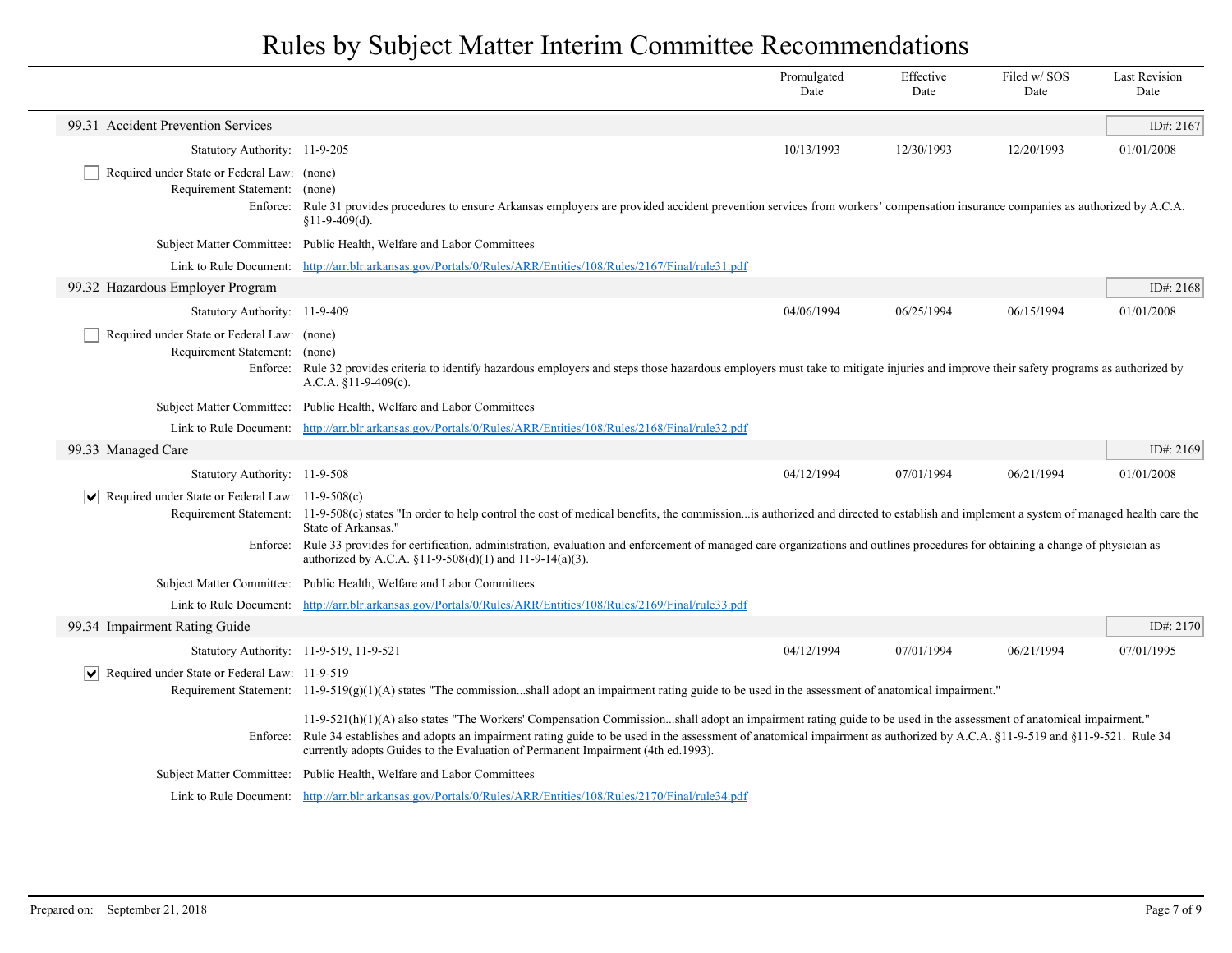|                                                                              |                                                                                                                                                                                                                                                 | Promulgated<br>Date | Effective<br>Date | Filed w/ SOS<br>Date | <b>Last Revision</b><br>Date |
|------------------------------------------------------------------------------|-------------------------------------------------------------------------------------------------------------------------------------------------------------------------------------------------------------------------------------------------|---------------------|-------------------|----------------------|------------------------------|
| 99.35 Electronic Data Interchange Filings                                    |                                                                                                                                                                                                                                                 |                     |                   |                      | ID#: 2171                    |
| Statutory Authority: 11-9-205                                                |                                                                                                                                                                                                                                                 | 09/01/1995          | 11/20/1995        | 11/10/1995           |                              |
| Required under State or Federal Law: (none)<br>Requirement Statement: (none) | Enforce: Rule 35 outlines requirements for submission of electronic filings for specified forms and claims to the Commission. Allows for a faster and more efficient method of reporting<br>claim information to the Commission.                |                     |                   |                      |                              |
|                                                                              | Subject Matter Committee: Public Health, Welfare and Labor Committees                                                                                                                                                                           |                     |                   |                      |                              |
|                                                                              | Link to Rule Document: http://arr.blr.arkansas.gov/Portals/0/Rules/ARR/Entities/108/Rules/2171/Final/rule35.pdf                                                                                                                                 |                     |                   |                      |                              |
| 99.36 A Voluntary Program for Drug-Free Workplaces                           |                                                                                                                                                                                                                                                 |                     |                   |                      | ID#: 2172                    |
| Statutory Authority: 11-14-101                                               |                                                                                                                                                                                                                                                 | 08/26/1999          | 11/01/1999        | 10/20/1999           | 01/01/2008                   |
| Required under State or Federal Law: (none)<br>Requirement Statement: (none) | Enforce: Rule 36 provides guidance to employers to promote drug-free workplaces in order to maximize productivity and reduce work-related accidents resulting from drug or alcohol abuse<br>as authorized by A.C.A. §11-14-101.                 |                     |                   |                      |                              |
|                                                                              | Subject Matter Committee: Public Health, Welfare and Labor Committees                                                                                                                                                                           |                     |                   |                      |                              |
|                                                                              | Link to Rule Document: http://arr.blr.arkansas.gov/Portals/0/Rules/ARR/Entities/108/Rules/2172/Final/rule36.pdf                                                                                                                                 |                     |                   |                      |                              |
| 99.37 Occupational Carpal Tunnel Syndrome                                    |                                                                                                                                                                                                                                                 |                     |                   |                      | ID#: 2173                    |
| Statutory Authority: 11-9-117                                                |                                                                                                                                                                                                                                                 | 07/02/2001          | 09/20/2001        | 09/10/2001           |                              |
| Required under State or Federal Law: (none)<br>Requirement Statement: (none) | Enforce: Rule 37 contains provisions for medical diagnostic and treatment guidelines regarding occupational carpel tunnel syndrome as authorized by A.C.A. §11-9-117.                                                                           |                     |                   |                      |                              |
|                                                                              | Subject Matter Committee: Public Health, Welfare and Labor Committees                                                                                                                                                                           |                     |                   |                      |                              |
|                                                                              | Link to Rule Document: http://arr.blr.arkansas.gov/Portals/0/Rules/ARR/Entities/108/Rules/2173/Final/rule37.pdf                                                                                                                                 |                     |                   |                      |                              |
| 99.38 Third Party Administrators                                             |                                                                                                                                                                                                                                                 |                     |                   |                      | ID#: 2174                    |
| Statutory Authority: 11-9-205                                                |                                                                                                                                                                                                                                                 | 07/02/2001          | 09/20/2001        | 09/10/2001           | 01/01/2006                   |
| Required under State or Federal Law: (none)<br>Requirement Statement: (none) | Enforce: Rule 38 outlines requirements to act as a Third Party Administrator to charge premiums or fees, adjust or settle claims, or provide administrative services concerning workers'<br>compensation coverage within the State of Arkansas. |                     |                   |                      |                              |
|                                                                              | Subject Matter Committee: Public Health, Welfare and Labor Committees                                                                                                                                                                           |                     |                   |                      |                              |
|                                                                              | Link to Rule Document: http://arr.blr.arkansas.gov/Portals/0/Rules/ARR/Entities/108/Rules/2174/Final/rule38.pdf                                                                                                                                 |                     |                   |                      |                              |